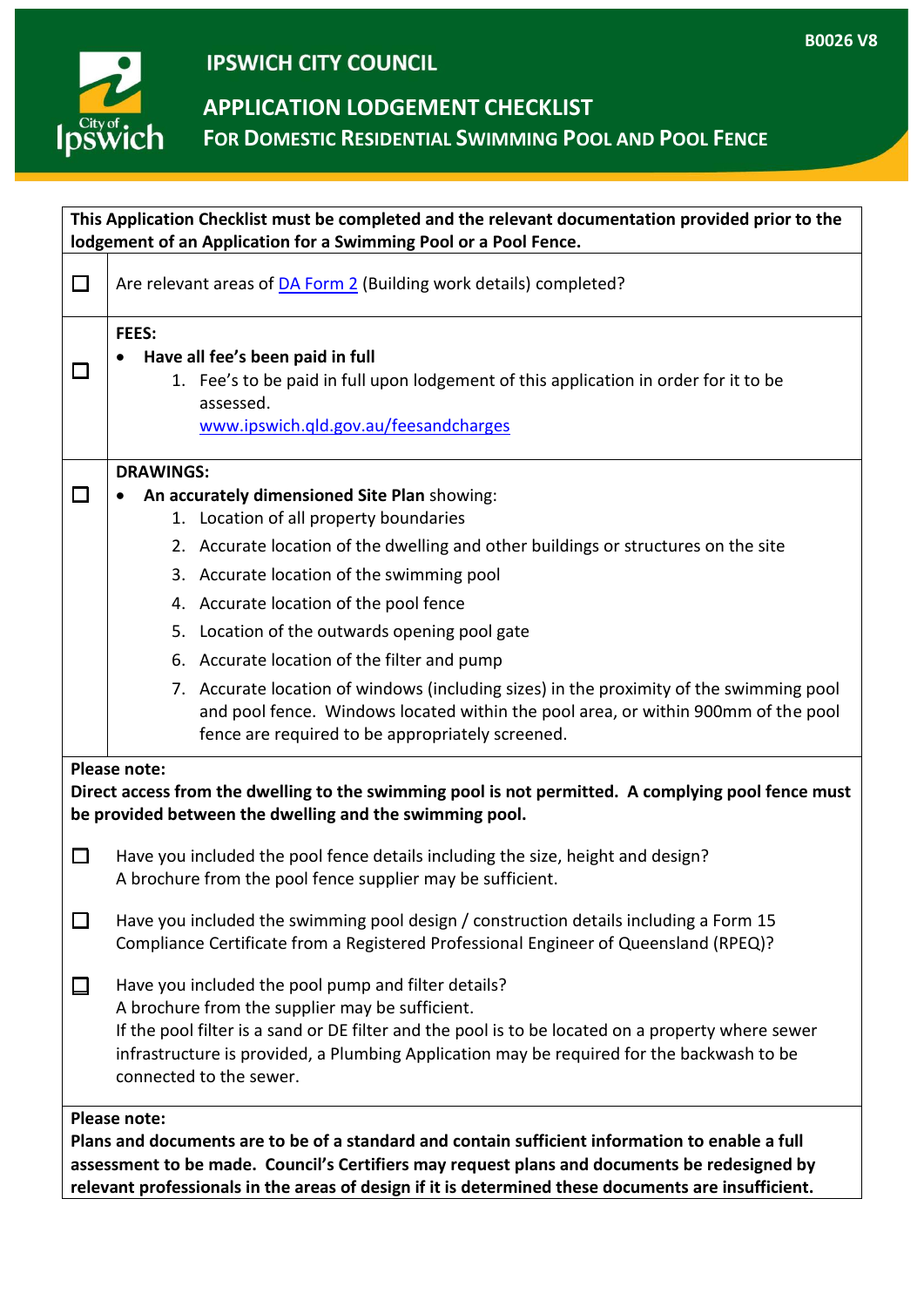

### **IPSWICH CITY COUNCIL**

# **APPLICATION LODGEMENT CHECKLIST FOR DOMESTIC RESIDENTIAL SWIMMING POOL AND POOL FENCE**